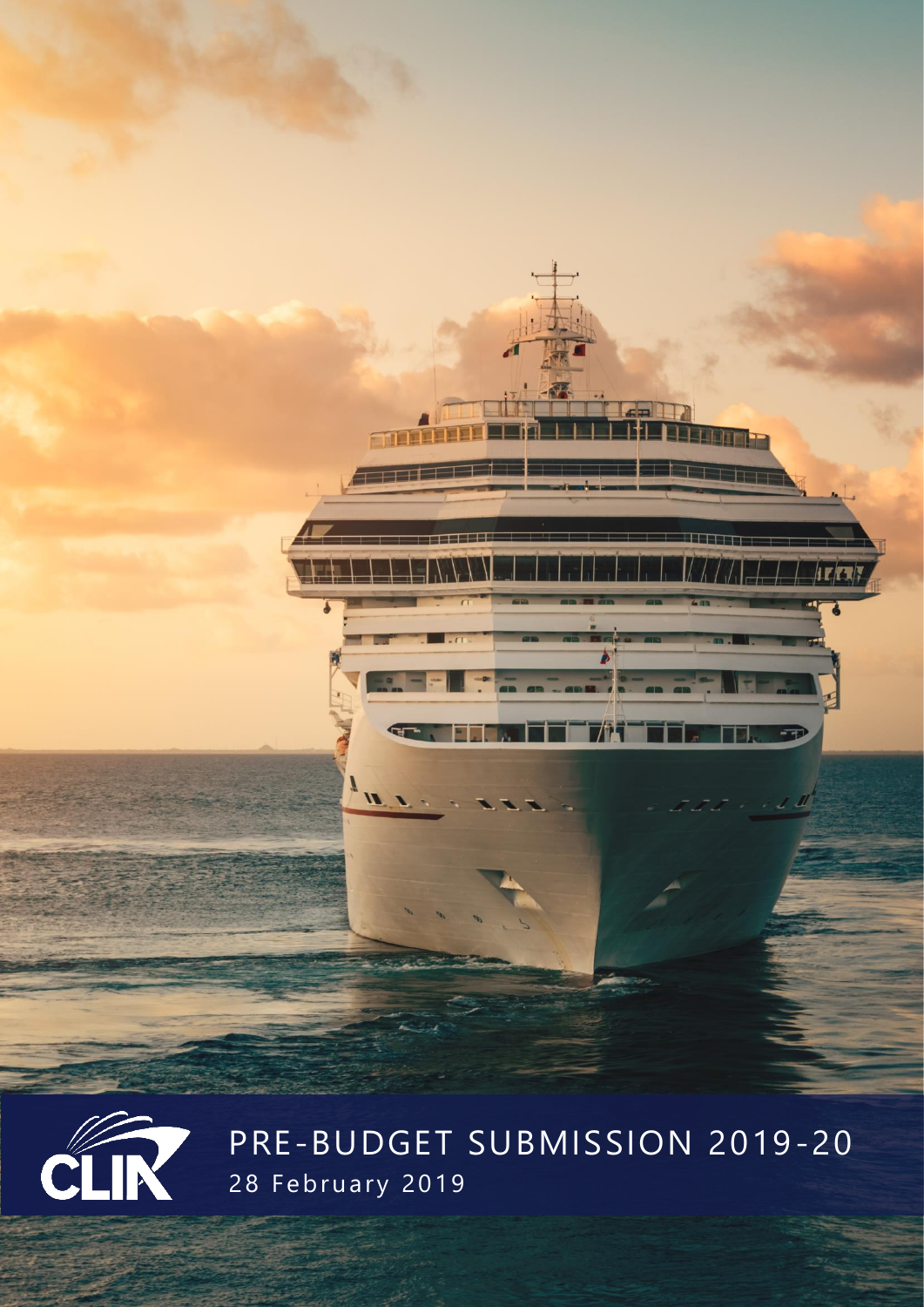# CRUISE LINES INTERNATIONAL ASSOCIATION (CLIA) AUSTRALASIA

CLIA is the world's largest cruise association dedicated to the promotion and growth of the cruise industry. It is comprised of more than 50 of the world's major cruise lines and serves as a non-governmental consultative organisation to the International Maritime Organization (IMO). CLIA cruise lines represent more than 95% of global cruise capacity.

## THE CRUISE INDUSTRY'S ECONOMIC CONTRIBUTION

The cruise sector is a significant contributor to the Australian economy. Research by AEC Group commissioned by CLIA and the Australian Cruise Association shows that cruise tourism generated \$4.8 billion in direct and indirect economic output for Australia during the 2017-18 financial year. A total of 1,236 ship visits led to 3.5 million passenger and crew visit days, creating expenditure which supported more than 17,000 full time jobs.

Driven by a worldwide boom, the international cruise industry is investing around US\$80 billion in the construction of 115 new cruise ships currently on order and due for delivery between now and 2027. This investment is a sign of confidence that cruising will continue to grow strongly into the future. With the rise of emerging markets in Asia, particularly in China, Australia is well-placed to capitalise on this growth, but only if its infrastructure meets the needs of the industry.

## CAPACITY CONSTRAINTS

CLIA and its cruise lines strongly support ongoing investment in Australia's maritime infrastructure. While in recent years Australia has enjoyed strong growth in cruise tourism and now boasts the world's highest level of market penetration, the industry's development faces serious constraints due to the limited availability of berthing facilities in Sydney. Being the country's gateway port and a preferred destination for visiting international cruise passengers, Sydney's limitations have the potential to restrict growth not just in NSW but also in other cities and regional ports nationally and other countries of the South Pacific.

As noted recently in Infrastructure Australia's 2019 Priority List, Sydney's Overseas Passenger Terminal is operating at or near capacity, particularly during the peak summer cruise season. While additional capacity is available at the White Bay Terminal, it is not accessible to larger ships which are unable to fit beneath the Sydney Harbour Bridge. The NSW Government has committed to developing a strategic business case for the development of a third cruise terminal in Sydney, and CLIA supports this process as an important step towards alleviating Sydney's capacity issues.

Despite the scale and prosperity of the cruise industry, recent data suggests growth is being hampered. The number of Australians taking a cruise increased by 21 per cent to 1.28 million in 2016. However, after 10 consecutive years of double-digit increases, the growth rate slipped markedly to 4.4 per cent in 2017 when 1.34 million Australians cruised, an outcome attributed largely to capacity limitations.

#### A 3RD SYDNEY CRUISE TERMINAL IS CRITICAL TO SUPPORT GROWTH

Without the ability to secure more berthing slots in Sydney, cruise lines are restricted in their ability to schedule additional cruise ship visits, despite strong demand both domestically and internationally. Additional berthing facilities are essential to allow continued growth in cruise tourism and for the cruise industry to realise its full potential in Australia. Alleviating Sydney's capacity constraints will also facilitate further development of cruise tourism in other cities and regional ports where both state and federal government agencies are actively seeking to attract visitation.

CLIA urges the Australian Government to contribute funding to the development of a third cruise terminal in Sydney as a national infrastructure priority, in partnership with the NSW Government and its Cruise Development Plan.